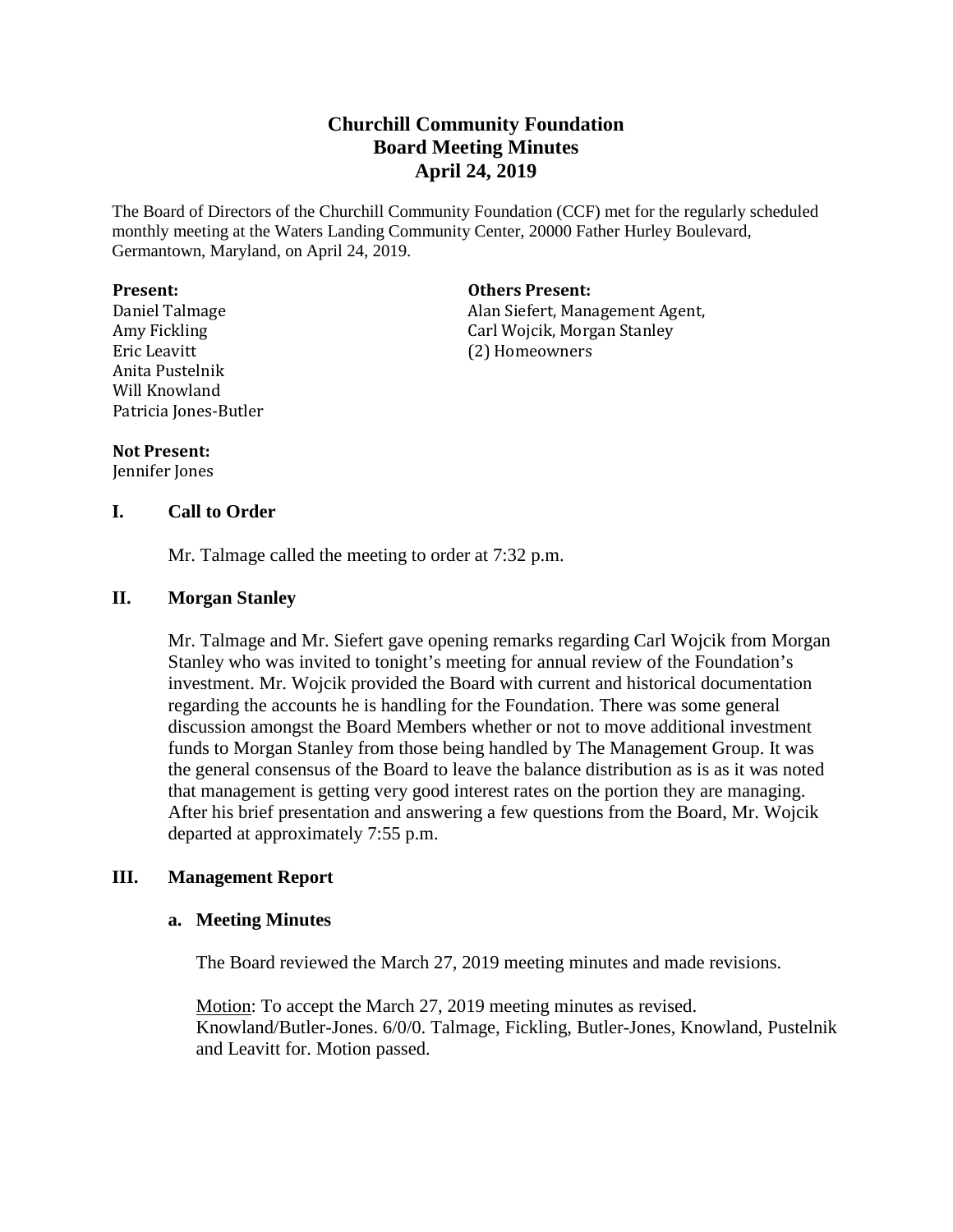#### **b. Homeowner Attendance**

The two homeowners in attendance, both from the same unit, discussed several issues with the Board including where Foundation funding comes from, status of the Meadow Bridge, and compliments on the 2017 dredge.

### **c. 2019 Annual Meeting**

Mr. Talmage advised that he and Ms. Fickling attended the Foundation's Annual Meeting scheduled for Tuesday, April 16, 2019. There were only two other residents in attendance and approximately 70 proxies had been received by The Management Group Associates. Due to the lack of quorum, the Annual Meeting has been rescheduled for May 29, 2019.

### **d. Meadow Bridge**

Mr. Siefert updated the Board on the fact that the Meadow Bridge sustained substantial damage as was recently reported by Ms. Pustelnik and Mr. Talmage. The bridge support on the Waterside Drive end of the bridge crumbled with much of it falling in the stream. Mr. Siefert advised the Board of the actions he took after discussions with Mr. Talmage. Mr. Siefert reported that Churchill Village South has indicated their desire to take the lead in the bridge replacement. Mr. Siefert issued an email to the property manager for Churchill Village South indicating that the Foundation expects to participate in the engineering and/or bridge selection for this project as the short stream is potentially in line for restoration work by the Foundation which will impact the bridge/support design.

## **e. Water Quality Summary**

Mr. Siefert reported that he emailed Kylan Foster, the research writer that was assigned the task of summarizing historical water quality reports of Lake Churchill. He has not received a response, but will follow up accordingly.

#### **f. Churchill East Village Stream**

Mr. Siefert reported that the Maryland Department of Environment issued a much anticipated approval for the proposed stream project. Presently, several other permits are pending and we await determination of how much funding the State is providing to the upcoming award total.

#### **g. Tree Replacement**

The twelve trees and shrubs obtained through the Tree-mendous Maryland Program have been received and installed.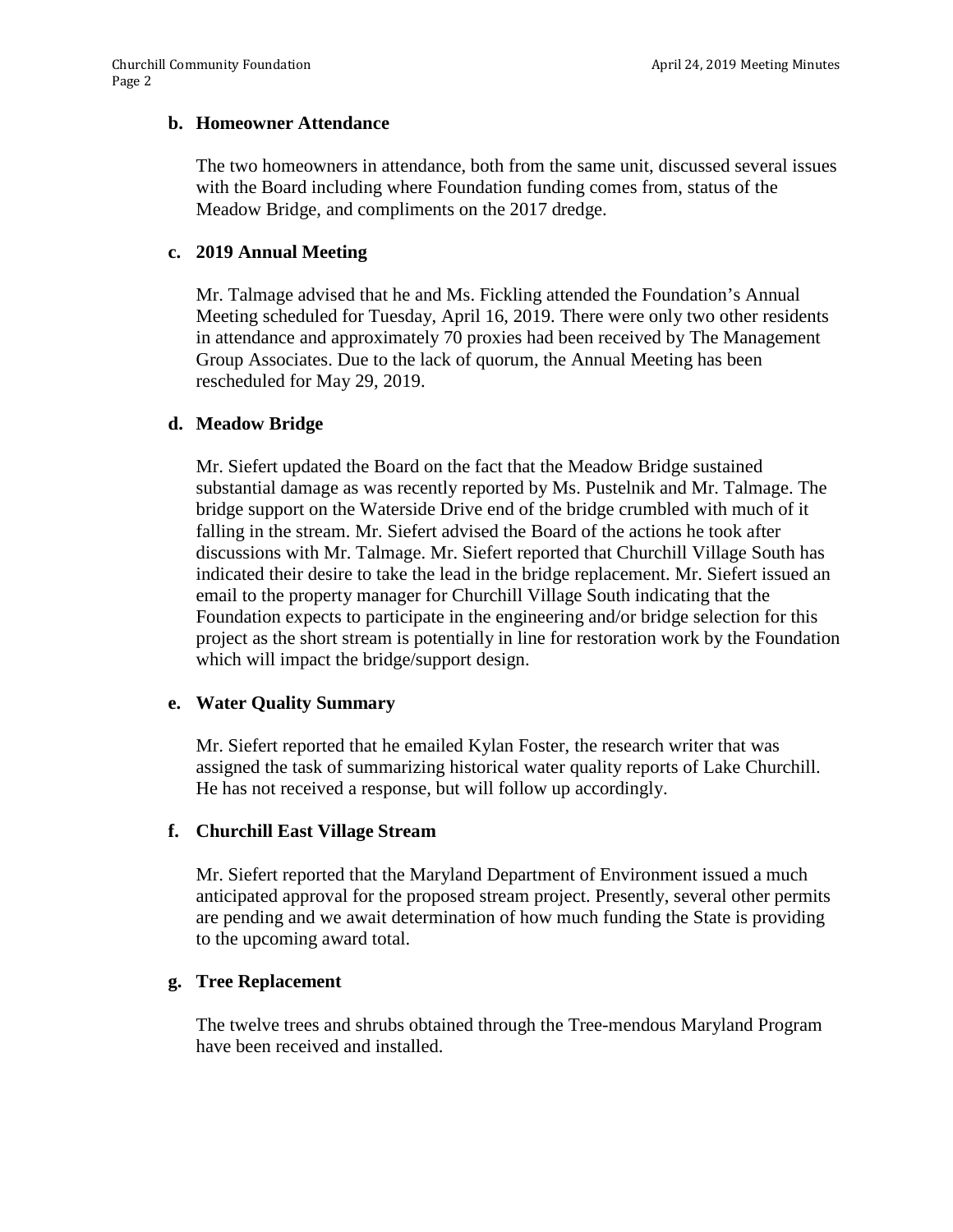## **h. Operating Checklist/Pending Projects**

The Board reviewed the operating checklist and pending projects with Mr. Siefert

### **IV. Old Business**

### **a. Duck/Geese Feeding**

A resident mentioned that a resident on Laurel Hill was feeding ducks and geese again with hundreds of pounds of cracked corn. The continued concentrated duck and geese activity is causing erosion again along the embankment near the Meadow. The Board opted for no action at this time.

### **V. New Business**

### **a. Asphalt Path**

Mr. Talmage raised the issue of repairing/repaving the asphalt path around the lake. After some discussion, it was the general consensus of the Board to request quotes for patches only rather than complete overlay. It was also agreed that a sealcoat (with chips) would be considered as an addition to the contract. Mr. Talmage requested that Mr. Siefert report the dip/sinkhole in the path near the Waters Landing sitting area to WSSC for investigation and repair ahead of the Foundation's path work.

## **b. Website**

Mr. Knowland pointed out that either Facebook or the website is showing photographs from a Lake Churchill in Canada. Mr. Talmage indicated that he would research and resolve the issue.

## **VI. Next Meeting**

The next meeting of the Board of Directors for the Churchill Community Foundation will be Wednesday, May 29, 2019 at 7:30 p.m. at the Waters Landing Community Center.

#### **VI. Adjournment**

Motion: To adjourn the April 24, 2019 Board meeting at 8:40 pm. Knowland/Jones-Butler. 6/0/0. Talmage, Fickling, Leavitt, Knowland, Jones-Butler and Pustelnik for. Motion passed.